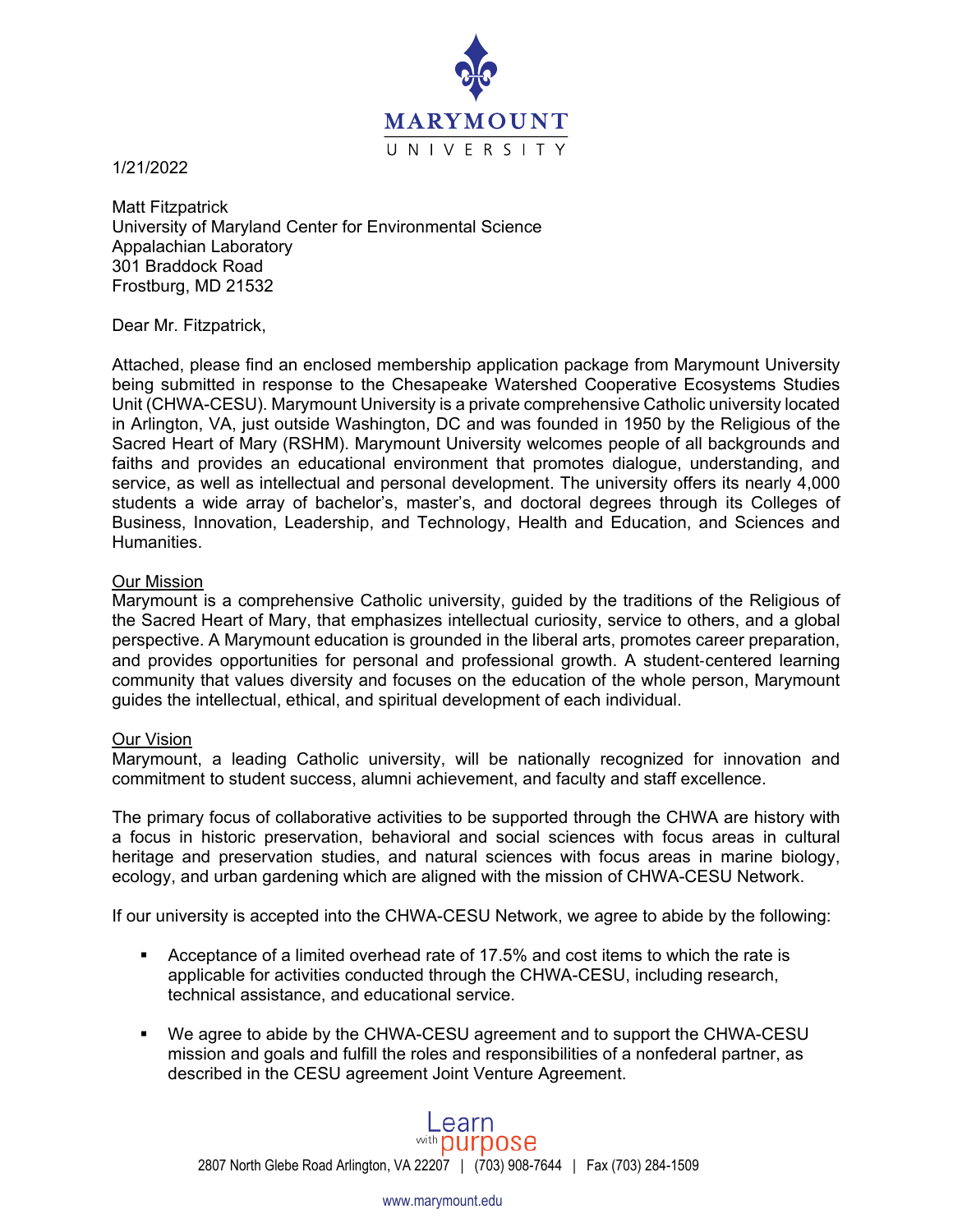- We agree to commit institutional resources in a binding multi-year federal cooperative and joint venture agreement.
- We agree to participate in the CHWA-CESU annual/semi-annual partner meetings, and facilitation of internal and external communication, promotion, and response to CHWA-CESU correspondence and administrative actions.
- We agree to relay agency-specific research, technical assistance, and educational needs and associated funding opportunities to other institutional/organizational members (e.g., faculty, students).

We look forward to working with and strengthening new and existing collaborations within the CHWA-CESU Network.

Sincerely,

Rita Wong

Rita Wong EdD, PT, FAPTA Associate Vice-President of Research Marymount University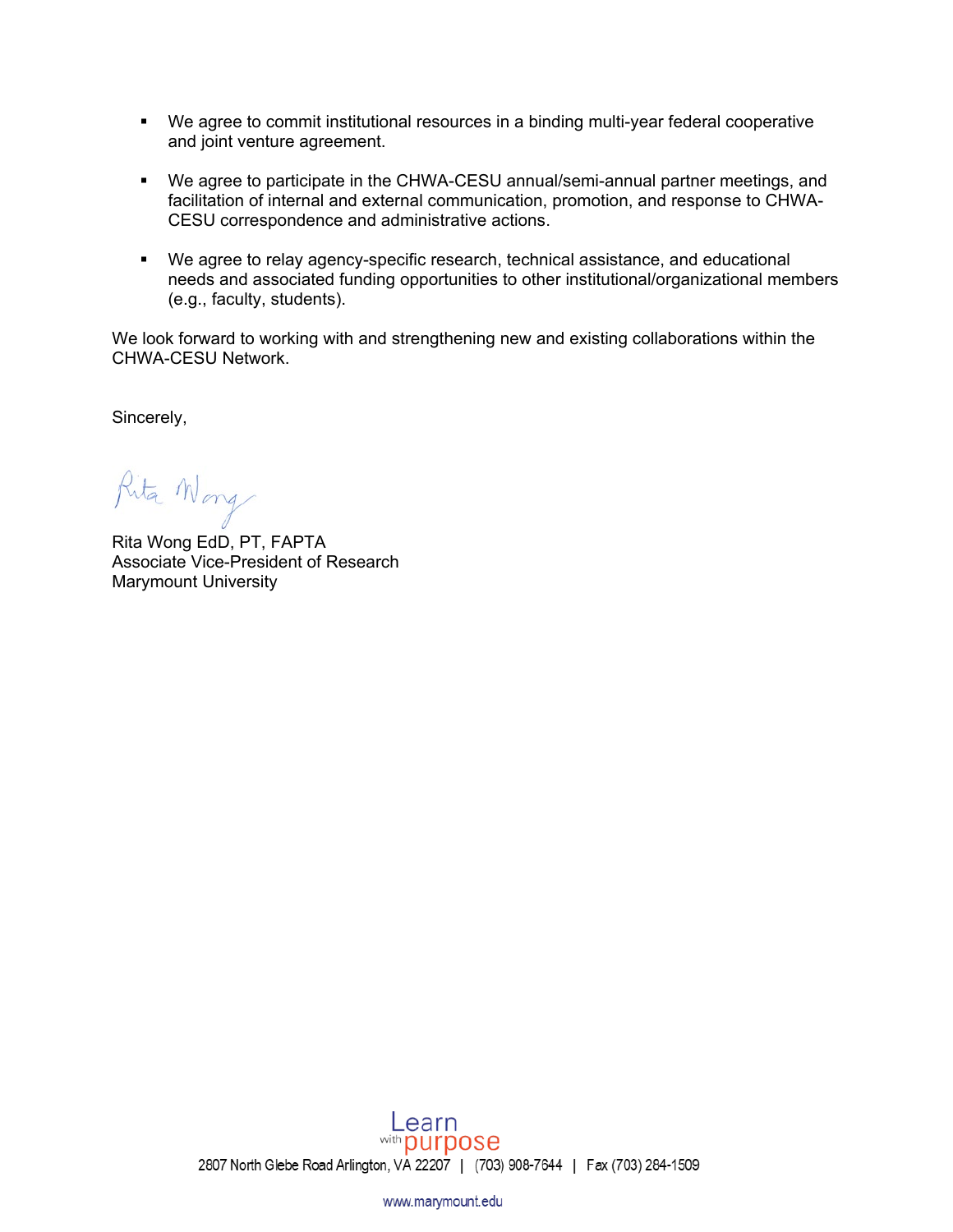# **Primary Programs & Departments that likely will be Engaged in CHWA CESU Activities**

# **School of Humanities**

# **History (Major and Minor)**

Marymount offers an option to pursue teaching licensure for History and Social Science. It offers the opportunity to minor in Public History, study abroad, and participate in internships and research in areas of special interest. The requirements of the major and minor are deliberately flexible to accommodate a variety of options within the discipline and with other fields of study. Marymount History students learn beyond the classroom through hands-on experiences and research with supportive faculty. History is the story of past human events and the study of social, cultural, or intellectual continuity and change over time. Resources for the study of history in the Washington area are extraordinary, and many students find opportunities to witness firsthand history-making events in this capital city. Emphasis on the development of critical thinking, research, and writing skills – plus the internship – make Marymount History majors highly employable.

# **Public History (Minor)**

The Public History minor is an innovative, interdisciplinary track providing the kinds of skills and information associated with careers in museums, historical societies, national parks, corporate archives, and heritage tourism industries. Capitalizing upon Marymount's proximity to some of the nation's premier cultural and historical institutions, it combines hands-on experience with traditional coursework.

#### **School of Social and Behavioral Sciences Sociology (Major and Minor)**

The applied sociology program focuses on addressing inequality and achieving justice in a world of diversity and difference. The following programs are offered at Marymount University: Interior Design (BA and MA), with historic preservation coursework, Historic Preservation (minor) and a Graduate Certificate in Cultural Heritage and Preservation Studies now in development.

### **School of Natural Sciences and Math Biology (Undergraduate Major and Minor)**

Marymount University provides a broad introduction to the biological world and prepares students for careers in Biology. Students work closely with faculty on a range of ongoing biology research projects including studying marine biology and ecology of the endangered Hawksbill Turtle in Belize; and examining ways to establish irrigation systems and maximize land use for local urban gardens as a county effort for "Plot against Hunger".

# **Important Links**

https://marymount.edu/academics/college-of-sciences-and-humanities/school-ofhumanities/undergraduate-programs/

https://marymount.edu/academics/college-of-sciences-and-humanities/school-of-naturalsciences-and-mathematics/

# **Description of Faculty with Expertise and Relevant Disciplines**

**Dr. Mark Benbow** joined Marymount University's faculty in 2007, first serving as an adjunct, then as an assistant professor, and earning tenure and promotion to associate professor in 2018. From 1987 to 2002, Dr. Benbow worked on national security issues for the federal government. From

> Learn with purpose 2807 North Glebe Road Arlington, VA 22207 | (703) 908-7644 | Fax (703) 284-1509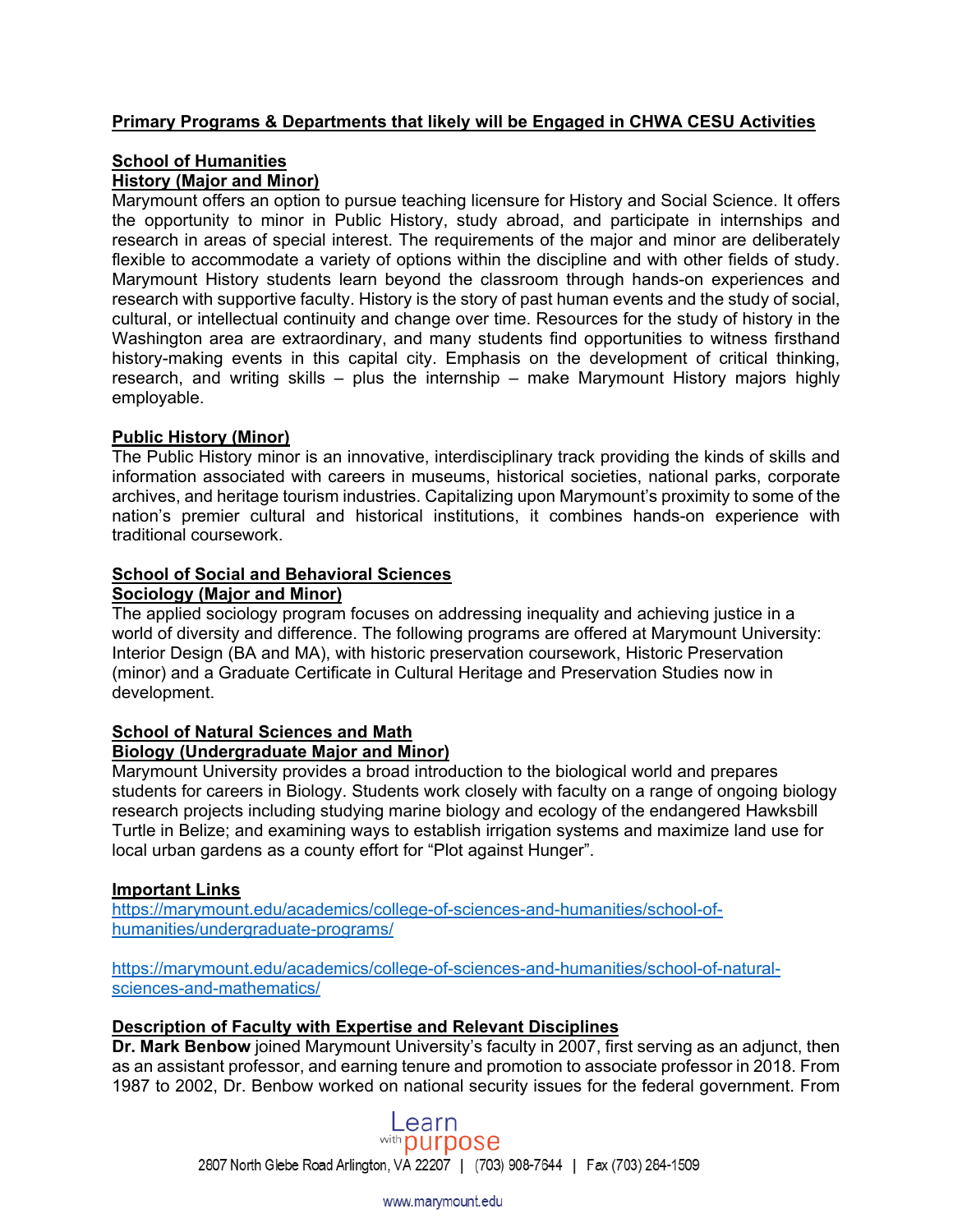2003 to 2006, he was the historian at the Woodrow Wilson House Museum in Washington, DC. He also serves as Museum Director for the Arlington Historical Society and manages the Arlington Historical Museum (The Hume School). He earned his BA in history from Hanover College in Indiana in 1981 and his MA in history from Wright State University in 1983. From 1983-1987 he studied for his doctorate in American History at Ohio University under Alonzo Hamby. From 1987 until 1999 he worked towards completing his degree, finally finishing in 1999. He has published peer-reviewed articles in multiple journals including Journalism History, Studies in Intelligence, The Journal of the Gilded Age and Progressive Era, and Brewery History. He has also published multiple essays and book chapters including two articles for the German Historical Institute's online Immigrant Entrepreneurship project and has also delivered numerous papers on multiple topics relating to Woodrow Wilson's administration and on Washington history and the brewing industry at meetings of the American Historical Association, the Organization of American Historians, the Society for Historians of American Foreign Relations, and the Popular Culture Association. https://marymount.edu/staff-members/mark-benbow/

**Dr. Cassandra Good** joined the faculty at Marymount in Fall 2017. Prior to that, she served as associate editor of the Papers of James Monroe at the University of Mary Washington. There she did research, writing, and editing, as well as teaching a material culture-centered course titled The World of James Monroe. Professor Good was trained in a multidisciplinary approach to history, integrating literature, art, material culture, gender studies, and anthropology. Her bachelor's and master's degrees in American Studies included courses ranging from religion to archaeology. She interned and later worked full time at the Smithsonian Institution in new media as part of a team that started one of the Smithsonian's first blogs and its first podcast series at the Smithsonian American Art Museum. She later worked in research and scholarly programs at the Freer and Sackler Galleries. Professor Good teaches the history of early America from contact to 1877. Her upper level courses include Colonial and Revolutionary America, The Early Republic and Jacksonian America, Virginia and the Old South, and The United States: Civil War and Reconstruction. She integrates material culture and public history into many of her courses. Professor Good is a scholar of gender and culture in the early American founding era. She presents regularly at scholarly conferences and to public audiences. Her work has also appeared in academic journals and popular websites including Slate, Smithsonian.com, and the History News Network. Professor Good's first book, Founding Friendships: Friendships Between Men and Women in the Early American Republic, was published by Oxford University Press in 2015. It received the Mary Jurich Nickliss Prize for the year's best gender or women's history book from the Organization of American Historians in 2016. Good's current research focuses on George Washington's family and the ways succeeding generations grappled with their political role in the new nation. https://marymount.edu/staff-members/cassandra-good/

**Dr. Todd Rimkus** is the faculty advisor for the Beta Beta Beta Biological Honor Society and the Belize Service Club. He also works closely with local elementary through high schools in an outreach program designed to generate further interest in the sciences. He has a program that allows freshwater turtles to be maintained in classrooms in Virginia, DC, and Maryland whereby the students and teachers contribute to the research by taking the growth measurements of their animals and uploading them to the central database back at Marymount University. In addition to these animals being housed in the schools, Dr. Todd Rimkus often visits the schools with his reptilian ontourage. Children getting the opportunity to interact with these animals up close might just turn a few into future research scientists. Dr. Todd Rimkus has made a commitment to the small community of Gales Point Belize. In 2009, Dr. Todd Rimkus along with a group of Marymount Study Abroad Students founded the charity Hawksbill Hope. Hawksbill Hope accepts donations to further the turtle research in Belize and has expanded to fund projects in the

> Learn<br>with purpose 2807 North Glebe Road Arlington, VA 22207 | (703) 908-7644 | Fax (703) 284-1509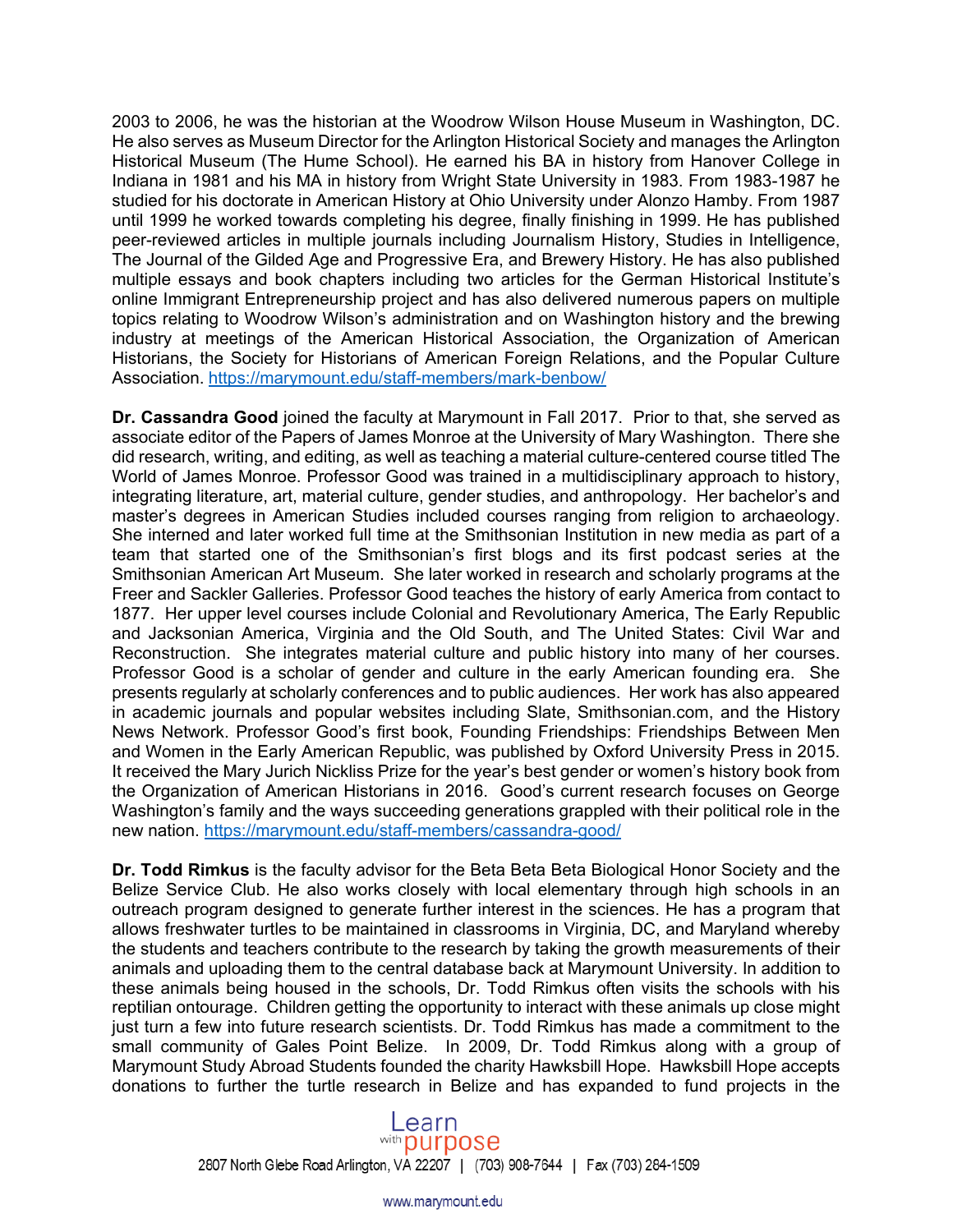community and even more recently to ensure that children in Gales Point Belize have the opportunity to have their high school tuition covered as they become Hawksbill Hope Scholars. Dr. Todd Rimkus was honored by the class of 2017 with the Robert A. Draghi Outstanding Faculty Award for Excellence in Teaching. His goal in teaching is to engage and bring the subject to life for his students. Dr. Todd Rimkus was trained as a physiologist so he always wants his students to inquire about how the systems accomplish their amazing feats. Finally, Dr. Todd Rimkus has been teaching a hands-on course in Belize each summer since 2007. In 2011, the group started satellite tagging sea turtles. The interaction with a sea turtle and getting an up-close look at these fascinating creatures is an experience of a lifetime. https://marymount.edu/staff-members/toddrimkus/

**Janine DeWitt** is a Professor of Sociology at Marymount University with research interests in place-based teaching and learning, globally networked classrooms, and visual sociology. Thriving in a global community requires we have an understanding of how to work with people who come from many different types of backgrounds. In this context, Dr. DeWitt's scholarship and teaching focus on how experiential learning can engage and empower all students. She is interested in understanding strategies that lead to a shared understanding and facilitate collaboration. She has presented at international conferences on the effective design of globally networked learning as well as intercultural teaching and learning. She is co-authoring the book titled Navigating Placebased Learning: Mapping for a Better World. Her previous research focused on ways to infuse ethics across the curriculum. She is actively engaged in place-based research focused on the history of racial covenants in Arlington, Va. https://marymount.edu/staff-members/janine-dewitt/

**Elizabeth Langran** is a Professor of Education at Marymount University with research interests in Geospatial Technology, Global Citizenship, Place-based learning, and Mobile Learning, digital equity. Elizabeth Langran, Ph.D., taught secondary and post-secondary students in the United States, Morocco (as a Peace Corps volunteer), and Switzerland before pursuing her Ph.D. in Instructional Technology at the University of Virginia. Since 2003 she has been educating and mentoring pre- and in-service teachers. Collaborative projects tapping her educational technology work have taken her to many international locations, including Nicaragua, India, Central Asia, Senegal, South Africa, Botswana, Bermuda, China, and most recently, Uganda, as part of Marymount's partnership with Uganda REACH (formerly the Arlington Academy of Hope). Elizabeth is currently serving a 3-year term as the President of the Society for Information Technology & Teacher Education. Elizabeth loves to travel; you can follow her on Twitter @elangran (link: https://twitter.com/elangran). https://marymount.edu/staff-members/elizabethlangran/

**Susan Brand Agolini** is the Clare Booth Luce Assistant Professor of Biology at Marymount University, in Arlington, VA. Dr. Agolini received her B.S. in Biology from the College of William and Mary and her Ph.D. in Cell Biology from the University of Virginia, where she focused on molecular regulators of intracellular protein transport. Following post-doctoral research fellowships at the Massachusetts General Hospital/Harvard Medical School, R.W. Johnson Pharmaceutical Research Institute and The University of Pennsylvania, Dr. Agolini joined the faculty at Marymount University. Since coming to Marymount, Dr. Agolini has enjoyed combining her interest in sustainable urban agriculture with her commitment to inclusive teaching and community engagement by introducing her students to service and research in a campus charitable vegetable garden. With her students, the Marymount Food for Thought club, and her many urban gardening enthusiast friends throughout Arlington County, Dr. Agolini feels lucky to be a part of the burgeoning grassroots movement determined to address food insecurity through growing and equitably distributing fresh, local produce to the community.

> Learn<br>with purpose 2807 North Glebe Road Arlington, VA 22207 | (703) 908-7644 | Fax (703) 284-1509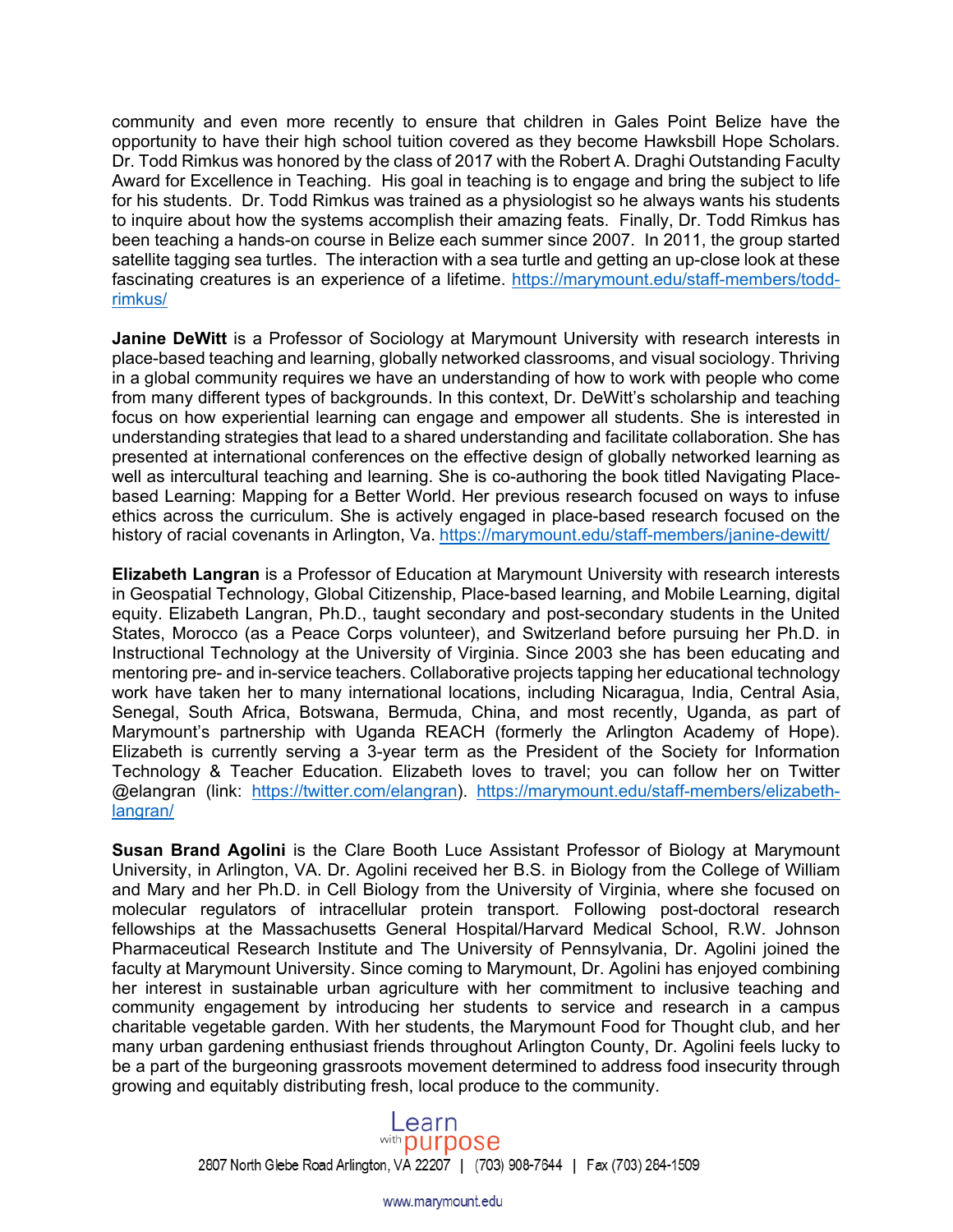## **Student Demographics and Minority-Serving Institution Status**

Enrollment (2020-2021) Total enrollment: 3,897 Total undergraduate students: 2,350 Total graduate students: 1,547

Gender Distribution

| <b>Undergraduate Students</b> | <b>Graduate Students</b> |
|-------------------------------|--------------------------|
| Female: 56%                   | Female: 70%              |
| Male: 43%                     | Male: 30%                |

### Race and Ethnicity (Fall 2021)

Marymount's diversity is one of its greatest strengths, inspiring intellectual curiosity, ideas, and perspectives that challenge students, faculty, and staff to find innovative, creative, and inclusive solutions to societal issues. Marymount's students hail from 78 countries and 45 U.S. states and territories, and the university is tied in USNWR for #1 for Campus Ethnic Diversity and #2 in Most International Students among regional universities in the South. Marymount is currently recognized as Virginia's only four-year emerging Hispanic-serving institution.

| <b>Undergraduate Students</b>          | <b>Graduate Students</b>              |
|----------------------------------------|---------------------------------------|
| Hispanic: 32%                          | <b>White: 47%</b>                     |
| <b>White: 30%</b>                      | <b>Black/African American: 19%</b>    |
| Black/African American: 14%            | Hispanic: 11.%                        |
| Nonresident Alien (International): 12% | Nonresident Alien (International): 8% |
| Asian: 6%                              | Asian: 6%                             |
| Two or More Races: 5%                  | Unknown: 5%                           |
| Unknown: 2%                            | Two or more races: 3%                 |
| Native Hawaiian/Pacific Islander: 0%   | American Indian/Alaska Native: 0%     |
| American Indian/Alaska Native: 0%      | Native Hawaiian/Pacific Islander: 0%  |

## **Minority-Serving Institution Status**

Hispanic-Serving Institution (HSI)

## **Important Links**

https://marymount.edu/about-mu/marymount-at-a-glance/

## **Description of Facilities and Equipment to Support Research Center for Global Engagement**

The mission of the Global Learning Office is to serve the Marymount University community by providing inclusive and accessible academically-based programming to cultivate the skills, knowledge, and attitudes necessary to be active, informed, and culturally sensitive citizens who are empowered to promote social justice in both a local and global context.

The Belize Biology Summer Program is an intensive two-week program that provides students with hands-on experience in reef, estuarine, mangrove, freshwater, and replanted jungle ecosystems, as well as opportunities to observe a complex manatee refuge, a tropical beach, and ecological relationships. Students will explore coral reefs while snorkeling, visit mangrove swamps and nurseries, hike Mayan ruins, observe Hawksbill Sea turtles being satellite tagged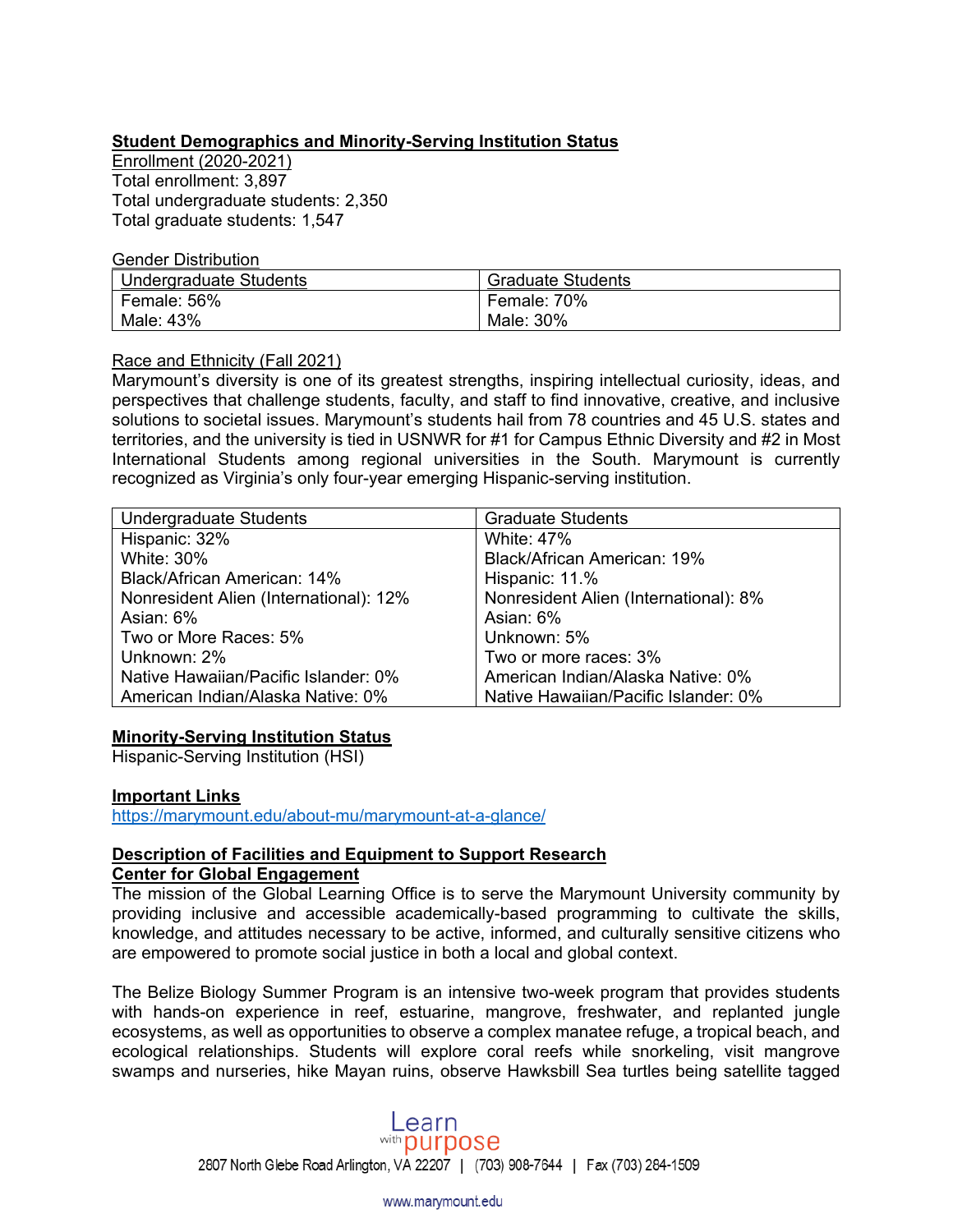and laying eggs (if possible), and engage in cultural activities all the while staying at a manatee preserve. https://marymount-travel.terradotta.com/

## **Biology and Biochemistry Facilities**

Caruthers Hall, which houses the School of Natural Sciences and Math (SNSM), is equipped with the teaching labs for General Biology, General Chemistry, Organic Chemistry, Cellular Biology, Biochemistry, Microbiology, Physics, Environmental Biology, and Anatomy and Physiology. There are six designated or shared prep spaces available for experimental set-up and housing of shared supplies and/or equipment. There is a computer lab/conference space available to STEM students in Caruthers as well as 5 faculty research spaces, a chemical equipment room, and chemical storage room.

## **Description of Formal Agreements and Informal Relationships with Federal Agencies**

**Dr. Agolini** is the recipient of the 2021 E. Kika De La Garza Fellowship Award. The Fellowship Program is an important platform for partnership between USDA and Hispanic-Serving Institutions to build awareness of USDA services, resources, and employment opportunities within the Department and the agricultural sector in general. https://www.usda.gov/media/pressreleases/2021/06/17/usda-selects-2021-class-e-kika-de-la-garza-fellows

## **Technical and Administrative Contact Information**

## **Technical Contact:**

**Janine K. Burgess, MPA** Director, Office of Sponsored Programs Email: Jburgess@marymount.edu Phone: (703) 908-7644 Fax: (703)-284-1553

Mailing address: 2807 N Glebe Rd Arlington, VA 22207 Office location: Room 2003 Chapel Hill, Main House (Main Campus)

#### **Administrative Contact: Rita Wong EdD, PT, FAPTA**

Associate Vice-President of Research Marymount University Email: rwong@marymount.edu Phone: (703)-284-5982 Fax: (703)-284-1553

Mailing address: 2807 N Glebe Rd Arlington, VA 22207 Office location: Room 2011 Chapel Hill, Main House (Main Campus)

> with purpose 2807 North Glebe Road Arlington, VA 22207 | (703) 908-7644 | Fax (703) 284-1509

Learn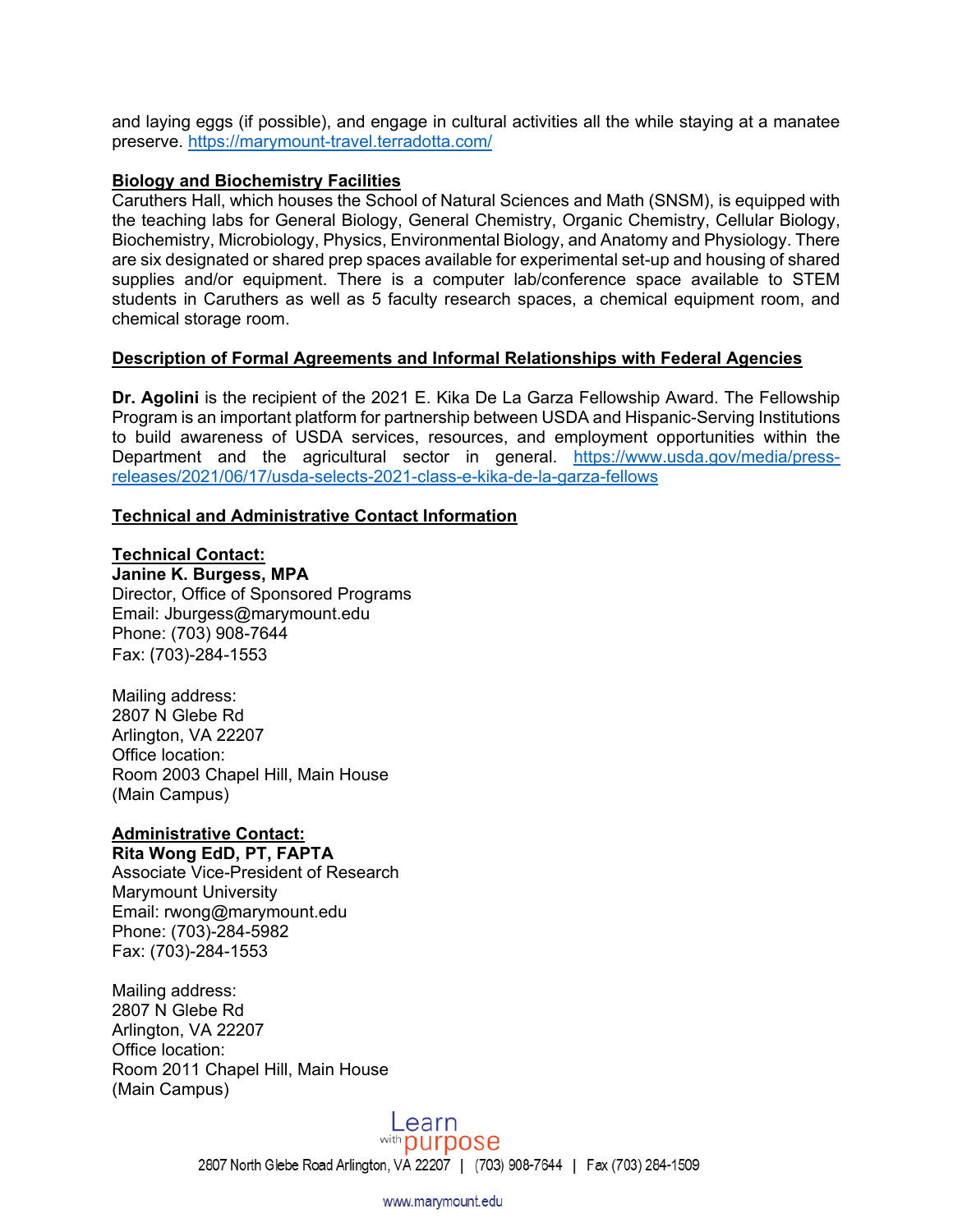# **Letter of Support from CHWA-CESU Federal Partner**

See attached letter

 $\begin{array}{c} \text{Learn} \\ \text{with} \text{purpose} \\ \text{2807 North Glebe Road Arlington, VA 22207} & (703) \text{ } 908\text{-}7644 & | \text{ Fax} \text{ (703) } 284\text{-}1509 \end{array}$ 

www.marymount.edu